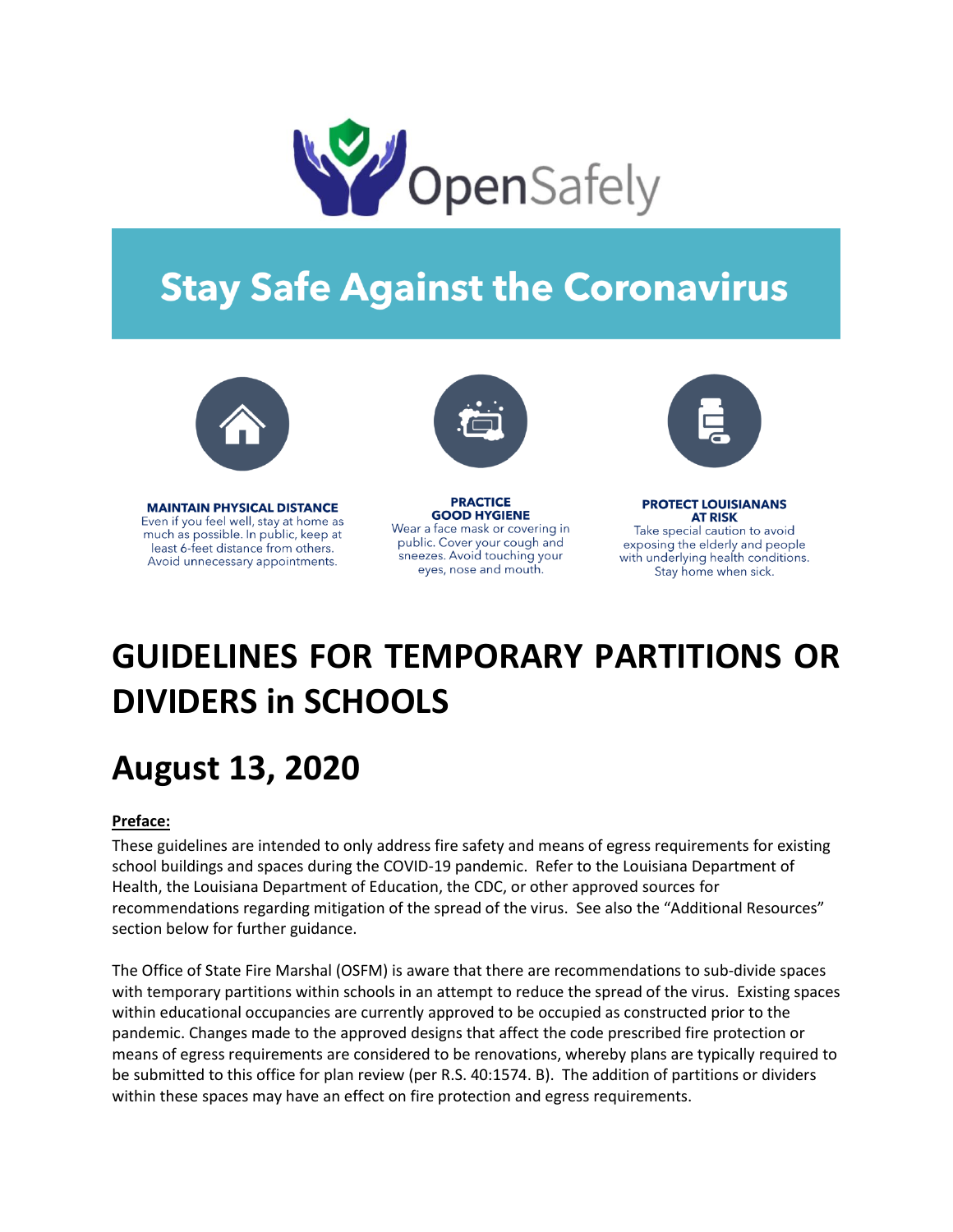In light of the immediate need to occupy the buildings, the OSFM is providing the following general guidance in lieu of requiring a formal plan review submittal (as authorized by Section 11 of 102-JBE-2020). It is, however, encouraged to submit the proposed plans for review - prior to installation - if there is any question regarding safety. Plans may be emailed to [SFMDispatch@gmail.com](mailto:SFMDispatch@gmail.com) and every attempt will be made to respond within two working days.

These arrangements are ONLY temporary and shall be removed prior to full normal occupancy of the buildings, once the pandemic is no longer a threat.

### **Materials:**

The materials used for temporary partitions or dividers must, at minimum, be "Flame Retardant". Specifically;

- Loosely hanging materials such as draperies, curtains, tarpaulins, or other sheeting must be certified to meet **NFPA 701** standards for flame propagation performance (per NFPA 101:14.7.4.1 & 10.3.) The packaging should indicate "Flame Retardant" and the testing criteria may be included with the product or may be found in the manufacturer's data/specifications for the proposed products.
- Clear pliable plastic (polyethylene) sheeting materials will not meet these requirements, however, opaque plastic sheeting may. Polyethylene is highly flammable and combustible. The chemicals that are added to this product to make them fire retardant are opaque and will change the color to milky white or a darker color. If clearer vision is needed, vinyl products may be found that are polished clear however they are typically much thicker and may have a steeper cost. Verify that testing per NFPA 701 standards has been performed prior to purchase. Surface applied treatments to these products after purchase may not be effective.
- Polycarbonates, such as Lexan or Plexiglas, are typically tested for flammability using other test methods and are acceptable. Please verify with the product manufacturer that the materials that you choose are listed by Underwriters Laboratories (UL), Factory Mutual (FM), or other approved testing laboratory as flame retardant.
- Materials that are solely tested in accordance with ASTM E-84 standards are not appropriate for loosely hanging dividers unless they have also been tested per NFPA 701 standards. The ASTM E-84 test is used for materials that are applied as finishes directly over solid walls, columns or ceilings (i.e. wallpaper & paneling.) It indicates the surface flame spread and smoke development characteristics of the material and will be identified with a classification such as "Class A".
- Rough textile materials or any cellular foam based materials should be avoided unless NFPA 701 testing data is provided by the manufacturer. Surface applied treatments to these products after purchase are not acceptable.